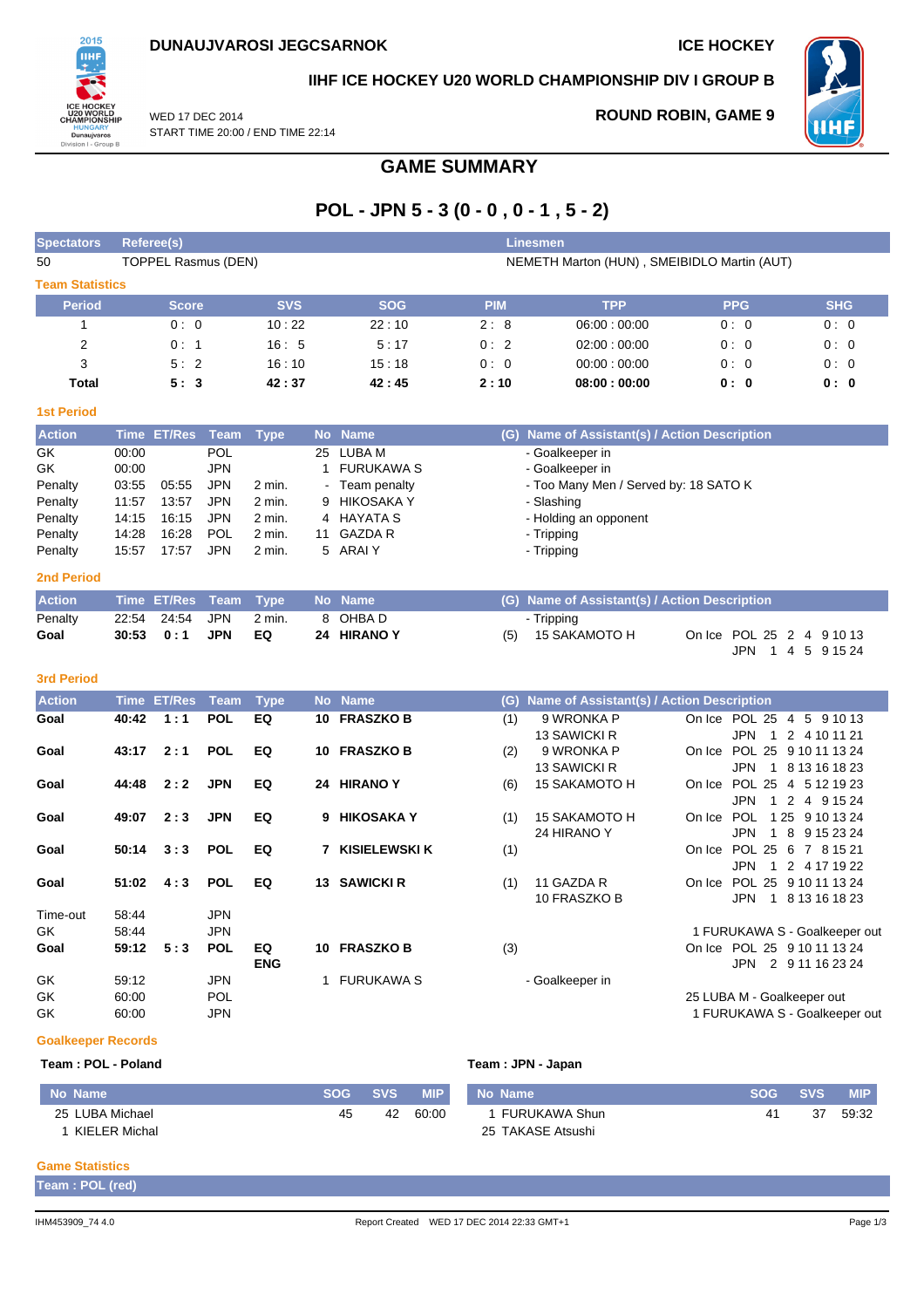## **DUNAUJVAROSI JEGCSARNOK ICE HOCKEY**



## **IIHF ICE HOCKEY U20 WORLD CHAMPIONSHIP DIV I GROUP B**

WED 17 DEC 2014 START TIME 20:00 / END TIME 22:14

## **ROUND ROBIN, GAME 9**



|               | Head Coach: JOHANSSON Torbjorn |             |                |          |                |                |                |          |       |                |                | <b>Shots on Goal</b> |                        |             |
|---------------|--------------------------------|-------------|----------------|----------|----------------|----------------|----------------|----------|-------|----------------|----------------|----------------------|------------------------|-------------|
| <b>No Pos</b> | <b>Name</b>                    | G           | A              | P        | <b>PIM</b>     | $FO+$          | FO-            | $FO+/-$  | FO%   |                | $\overline{2}$ | 3                    | <b>OT</b><br><b>TS</b> | $+/-$       |
| 9F            | WRONKA Patryk +C               | $\mathbf 0$ | $\overline{2}$ | 2        | 0              | 3              |                | 2        | 75.00 | 2              | 2              |                      | 5                      | $+2$        |
| 10 F          | FRASZKO Bartosz (BP)           | 3           |                | 4        | 0              | 0              |                | -1       | 0.00  | 3              |                | 4                    | 8                      | $+2$        |
| D<br>11       | <b>GAZDA Remigiusz</b>         | 0           |                |          | $\overline{2}$ | 0              | 0              | 0        | 0.00  | $\mathbf{1}$   | 0              | 0                    |                        | $+3$        |
| F<br>13       | SAWICKI Radoslaw +A            |             | 2              | 3        | 0              | 11             | 8              | 3        | 57.89 | 2              | 0              |                      | 3                      | $+2$        |
| 24 D          | <b>JASKIEWICZ Oskar</b>        | 0           | $\Omega$       | 0        | $\Omega$       | 0              | $\Omega$       | $\Omega$ | 0.00  | 2              | 0              | 0                    | 2                      | $+2$        |
| 4 D           | <b>KRAWCZYK Oskar</b>          | 0           | 0              | 0        | 0              | 0              | 0              | 0        | 0.00  | 2              | 0              | 1                    | 3                      | -1          |
| 5 D           | <b>HORZELSKI Marcin</b>        | 0           | 0              | 0        | 0              | 0              | 0              | 0        | 0.00  | 1              | $\mathbf 0$    | 0                    |                        | $\mathbf 0$ |
| 12 F          | <b>KRZEMIEN Lukasz</b>         | 0           | 0              | 0        | $\Omega$       | 11             | 8              | 3        | 57.89 | 2              |                | 3                    | 6                      | $-1$        |
| F<br>19       | SIKORA Kamil                   | 0           | $\Omega$       | 0        | 0              | 0              | 0              | 0        | 0.00  | 1              | 0              | 0                    |                        | $-1$        |
| 23 F          | <b>MALICKI Patryk</b>          | $\Omega$    | 0              | 0        | $\Omega$       | $\mathbf 0$    | $\Omega$       | $\Omega$ | 0.00  | 0              |                | 0                    |                        | $-1$        |
| 6 D           | <b>WSOL Patryk</b>             | 0           | 0              | 0        | 0              | 0              | 0              | 0        | 0.00  | 0              | 0              | 0                    | 0                      | $+1$        |
| 7 F           | KISIELEWSKI Karol              |             | $\Omega$       | 1        | $\Omega$       | $\mathbf 0$    | 0              | 0        | 0.00  | 2              | 0              | 3                    | 5                      | $+1$        |
| D<br>8        | <b>MUSIOL Dawid</b>            | 0           | 0              | 0        | 0              | 0              | 0              | 0        | 0.00  | 0              | 0              | 0                    | 0                      | $+1$        |
| 15 F          | JAWORSKI Jakub +A              | 0           | $\Omega$       | 0        | 0              | 10             | 10             | $\Omega$ | 50.00 | 0              | 0              |                      |                        | $+1$        |
| 21 F          | <b>WASINSKI Karol</b>          | 0           | 0              | 0        | 0              | 0              | 0              | 0        | 0.00  | $\overline{2}$ | 0              | 0                    | $\overline{2}$         | $+1$        |
| 2 D           | <b>KAFEL Mateusz</b>           | 0           | 0              | 0        | 0              | 0              | 0              | 0        | 0.00  | 0              | 0              | 0                    | 0                      | -1          |
| 14 F          | <b>NAHUNKO Dominik</b>         | 0           | 0              | 0        | 0              | 0              | 0              | 0        | 0.00  | 0              | 0              |                      |                        | 0           |
| 16 F          | <b>GOSCINSKI Mateusz</b>       | 0           | $\Omega$       | 0        | 0              | $\mathbf 0$    | 0              | 0        | 0.00  | 0              | 0              | 0                    | 0                      | $\pmb{0}$   |
| 17 F          | SKRODZIUK Szymon               | 0           | 0              | 0        | 0              | $\overline{2}$ | $\overline{7}$ | -5       | 22.22 | $\overline{2}$ | $\mathbf 0$    | 0                    | $\overline{2}$         | $\mathbf 0$ |
| 22 F          | <b>WANAT Dariusz</b>           | 0           | 0              | $\Omega$ | $\Omega$       | 0              | 0              | $\Omega$ | 0.00  | 0              | 0              | 0                    | 0                      | 0           |
| GK<br>1       | <b>KIELER Michal</b>           | 0           | 0              | 0        | 0              |                |                |          |       | 0              | 0              | 0                    | 0                      |             |
| 25 GK         | <b>LUBA Michael</b>            | 0           | 0              | 0        | 0              |                |                |          |       | 0              | 0              | 0                    | 0                      |             |
| <b>Total</b>  |                                | 5           | 6              | 11       | $\mathbf 2$    | 37             | 35             | 2        | 51.39 | 22             | 5              | 15                   | 42                     |             |

| Team: JPN (white) |  |
|-------------------|--|
|                   |  |
|                   |  |

|                    | Head Coach: YAMANAKA Takeshi |                |             |             |                |                |                |          |        |              |                | <b>Shots on Goal</b> |                        |             |
|--------------------|------------------------------|----------------|-------------|-------------|----------------|----------------|----------------|----------|--------|--------------|----------------|----------------------|------------------------|-------------|
| <b>No Pos</b>      | <b>Name</b>                  | G              | A           | P           | <b>PIM</b>     | $FO+$          | FO-            | $FO+/-$  | FO%    |              | $\overline{2}$ | 3 <sup>1</sup>       | <b>OT</b><br><b>TS</b> | $+/-$       |
| 2 D                | <b>HALLIDAY Jiei</b>         | 0              | 0           | 0           | 0              | 0              | 0              | 0        | 0.00   | 0            | 0              | 2                    | 2                      | $-2$        |
| 4 D                | <b>HAYATA Seiya</b>          | 0              | 0           | 0           | 2              | 0              | $\Omega$       | 0        | 0.00   | 0            |                | 0                    |                        | $\mathbf 0$ |
| 10 F               | KOIZUMI Tomonari             | 0              | 0           | 0           | 0              | 7              | 16             | -9       | 30.43  | 2            | 3              | 0                    | 5                      | $-1$        |
| $\mathsf{F}$<br>11 | OSAKA Jo +A (BP)             | 0              | 0           | 0           | 0              | 1              |                | 0        | 50.00  | 0            | 2              |                      | 3                      | $-2$        |
| 21 F               | KATSURAGAWA Ryo              | 0              | $\mathbf 0$ | $\mathbf 0$ | 0              | $\mathbf 0$    | $\mathbf 0$    | $\Omega$ | 0.00   | $\mathbf{1}$ | $\mathbf 0$    |                      | $\overline{2}$         | $-1$        |
| 8<br>D             | OHBA Dai                     | 0              | 0           | 0           | 2              | 0              | 0              | 0        | 0.00   | 1            |                | 0                    | 2                      | $-1$        |
| F<br>9             | HIKOSAKA Yu +A               |                | 0           | 1           | $\overline{2}$ | 13             | 5              | 8        | 72.22  | 1            | 1              |                      | 3                      | $+2$        |
| 15 F               | SAKAMOTO Hayate              | 0              | 3           | 3           | 0              | 0              | $\Omega$       | $\Omega$ | 0.00   | 0            | $\mathbf 0$    | 2                    | 2                      | $+3$        |
| 23 D               | MINOSHIMA Keigo              | 0              | 0           | 0           | 0              | 0              | 0              | 0        | 0.00   | 0            | 0              | 0                    | 0                      | $-2$        |
| 24 F               | HIRANO Yushiroh +C           | $\overline{2}$ |             | 3           | $\Omega$       | $\mathbf 0$    | $\Omega$       | $\Omega$ | 0.00   | 0            | 3              | 5                    | 8                      | $+2$        |
| 3 D                | <b>OTSU Yusei</b>            | 0              | 0           | 0           | 0              | 0              | 0              | 0        | 0.00   | 1            | 0              | 0                    |                        | 0           |
| 5 D                | <b>ARAI Yohei</b>            | 0              | 0           | 0           | $\overline{2}$ | 0              | $\mathbf 0$    | 0        | 0.00   | 0            | 0              | 0                    | 0                      | $+1$        |
| 7 F                | <b>NAMIOKA Shuho</b>         | 0              | $\Omega$    | 0           | 0              | 0              | $\Omega$       | 0        | 0.00   | 0            | 0              | $\Omega$             | 0                      | $\mathbf 0$ |
| 17 F               | <b>INUI Junya</b>            | 0              | 0           | 0           | 0              | 0              | $\mathbf 0$    | 0        | 0.00   | 0            |                |                      | $\mathbf 2$            | $-1$        |
| 22 F               | NAKAYASHIKI Yushi            | 0              | 0           | $\mathbf 0$ | 0              | 10             | $\overline{7}$ | 3        | 58.82  | 0            | 2              |                      | 3                      | $-1$        |
| 6 D                | <b>IIJIMA Akira</b>          | 0              | 0           | 0           | 0              | 0              | 0              | 0        | 0.00   | 0            | 1              |                      | 2                      | 0           |
| 13 F               | MATSUMOTO Rikiya             | 0              | 0           | 0           | 0              | 0              | 0              | 0        | 0.00   | 0            |                | $\overline{2}$       | 3                      | $-2$        |
| $\mathsf{F}$<br>16 | <b>MIURA Yuki</b>            | 0              | $\Omega$    | $\Omega$    | 0              |                | 6              | $-5$     | 14.29  | 2            | 0              | $\Omega$             | $\overline{2}$         | $-3$        |
| $\mathsf{F}$<br>18 | <b>SATO Kohei</b>            | 0              | 0           | 0           | 0              | $\overline{2}$ | $\overline{c}$ | 0        | 50.00  | 1            | 0              | 0                    |                        | $-2$        |
| 19 F               | YAMADA Taiga                 | 0              | 0           | $\Omega$    | 0              | 1              | $\Omega$       | 1        | 100.00 | 1            | 1              |                      | 3                      | $-1$        |
| 1 GK               | <b>FURUKAWA Shun</b>         | 0              | 0           | 0           | 0              |                |                |          |        | 0            | 0              | 0                    | 0                      |             |
| 25 GK              | <b>TAKASE Atsushi</b>        | 0              | 0           | 0           | 0              |                |                |          |        | 0            | 0              | 0                    | 0                      |             |
| <b>Total</b>       |                              | 3              | 4           | 7           | 8              | 35             | 37             | -2       | 48.61  | 10           | 17             | 18                   | 45                     |             |